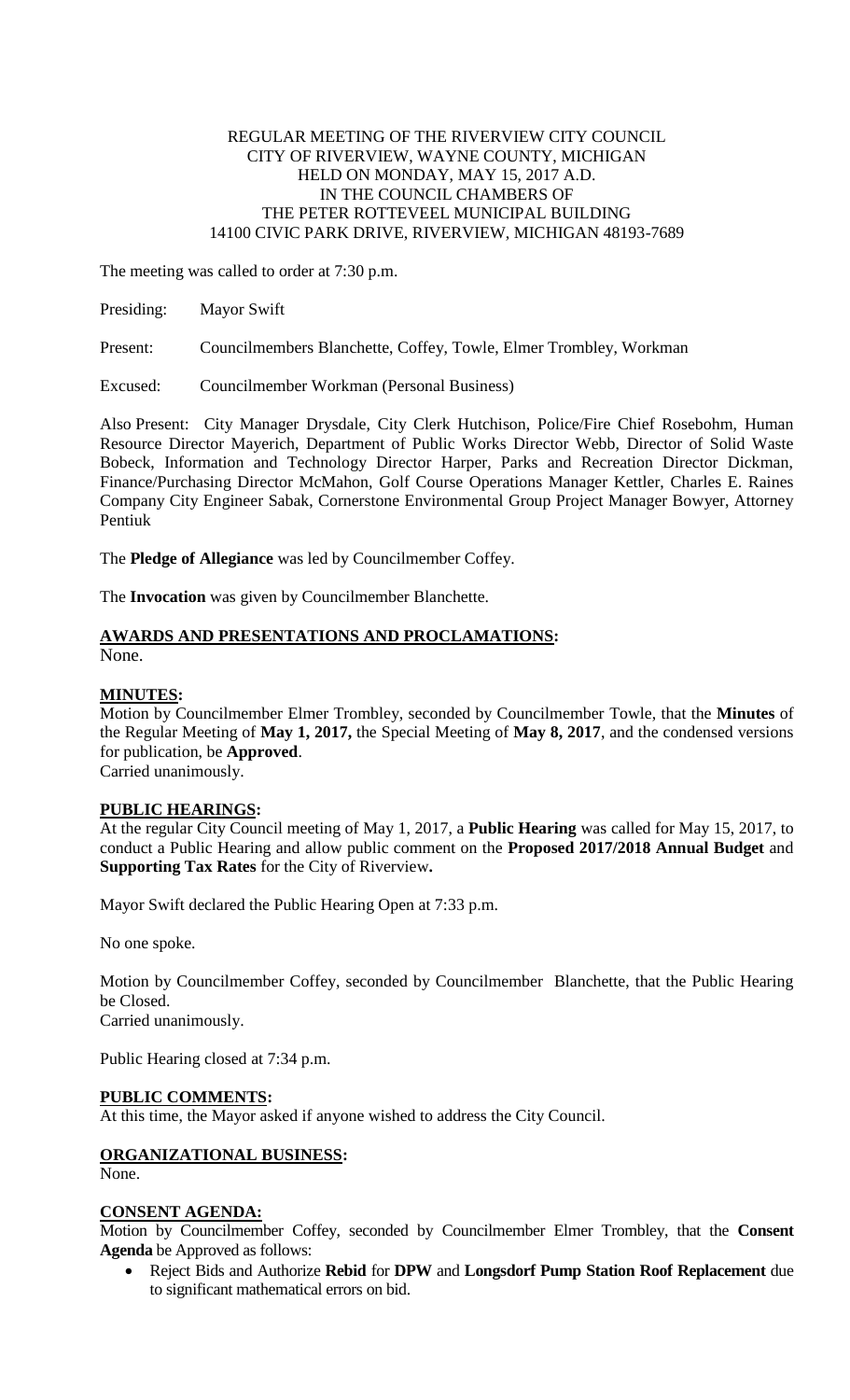Riverview City Council Meeting of May 15, 2017 2

- Authorize **Solicitation** of Bids for **Clean Wood Grinding** and the Land Preserve.
- Award **Cooperative Bid** to **Applied Imaging**, Inc., and Authorize the **Four-year** Lease Agreement for Replacement Copier in the total amount of \$**14,003.04** for the **City Clerk's** Department.
- Award **Cooperative Bid** to **Applied Imaging,** Inc., and Authorize the **Four-yea**r Lease Agreement for Replacement Copier in the total amount of \$**4,413.60** for the Department of **Public Works**.

Carried unanimously.

### **RESOLUTIONS:**

Motion by Councilmember Elmer Trombley, seconded by Councilmember Blanchette, that Resolution No. 17-18, Authorize **Fire Department Cadet Program** in Conjunction with the Riverview Community School District, Riverview Community High School and **Schoolcraft College** State Fire Fighter Certification Dual Enrollment Plan

#### RESOLUTION NO. 17-18 RESOLUTION TO AUTHORIZE THE FIRE DEPARTMENT CADET PROGRAM

- WHEREAS, the City of Riverview Michigan, recognizes the importance of a properly staffed fire department, for the well-being of residents and visitors to our community;
- WHEREAS, it is further recognized, that a Cadet Program will help to assure the availability of competent, well-trained individuals to consider for future fire department vacancies; and
- WHEREAS, it is further recognized, that Schoolcraft College can train and educate these Cadets at minimal costs and effort to the Riverview Fire Department through its Dual Enrollment Program in conjunction with the Riverview Community School District, Riverview High School, thus providing State Firefighter Certification, college credit hours and vocational training.
- NOW, THEREFORE, BE IT RESOLVED that the City of Riverview, Michigan hereby authorizes the fire chief to establish and maintain a Cadet Program within the fire department, comprised of individuals from 16 through 17 years of age.
- AYES: Mayor Swift, Councilmembers Blanchette, Coffey, Towle, Elmer Trombley, James **Trombley**
- NAYS: None
- EXCUSED: Councilmember Workman
- ADOPTED this  $15<sup>th</sup>$  day of May, 2017.

ATTEST:

Andrew M. Swift, Mayor

I, Cynthia M. Hutchison, duly authorized City Clerk of the City of Riverview, do hereby certify the above is a true copy of a resolution adopted by the Riverview City Council at their regular meeting of May 15, 2017.

 $(S E A L)$ 

Cynthia M. Hutchison, City Clerk

\_\_\_\_\_\_\_\_\_\_\_\_\_\_\_\_\_\_\_\_\_\_\_\_\_\_\_\_\_\_\_\_\_\_\_\_

\_\_\_\_\_\_\_\_\_\_\_\_\_\_\_\_\_\_\_\_\_\_\_\_\_\_\_\_\_\_\_\_\_\_\_\_

#### **ADMINISTRATION:**

Motion by Councilmember Blanchette, seconded by Councilmember Elmer Trombley, that Authorization for Renewal of Participation in **Wayne County CDBG Urban County Program Years 2018 to 2020**, be Approved. Carried unanimously.

Motion by Councilmember James Trombley, seconded by Councilmember Coffey, that Authorization for Execution of Agreement for **Solid Waste Management** Services for Downriver **Municipalities** for the City of **River Rouge**, be Approved. Carried unanimously.